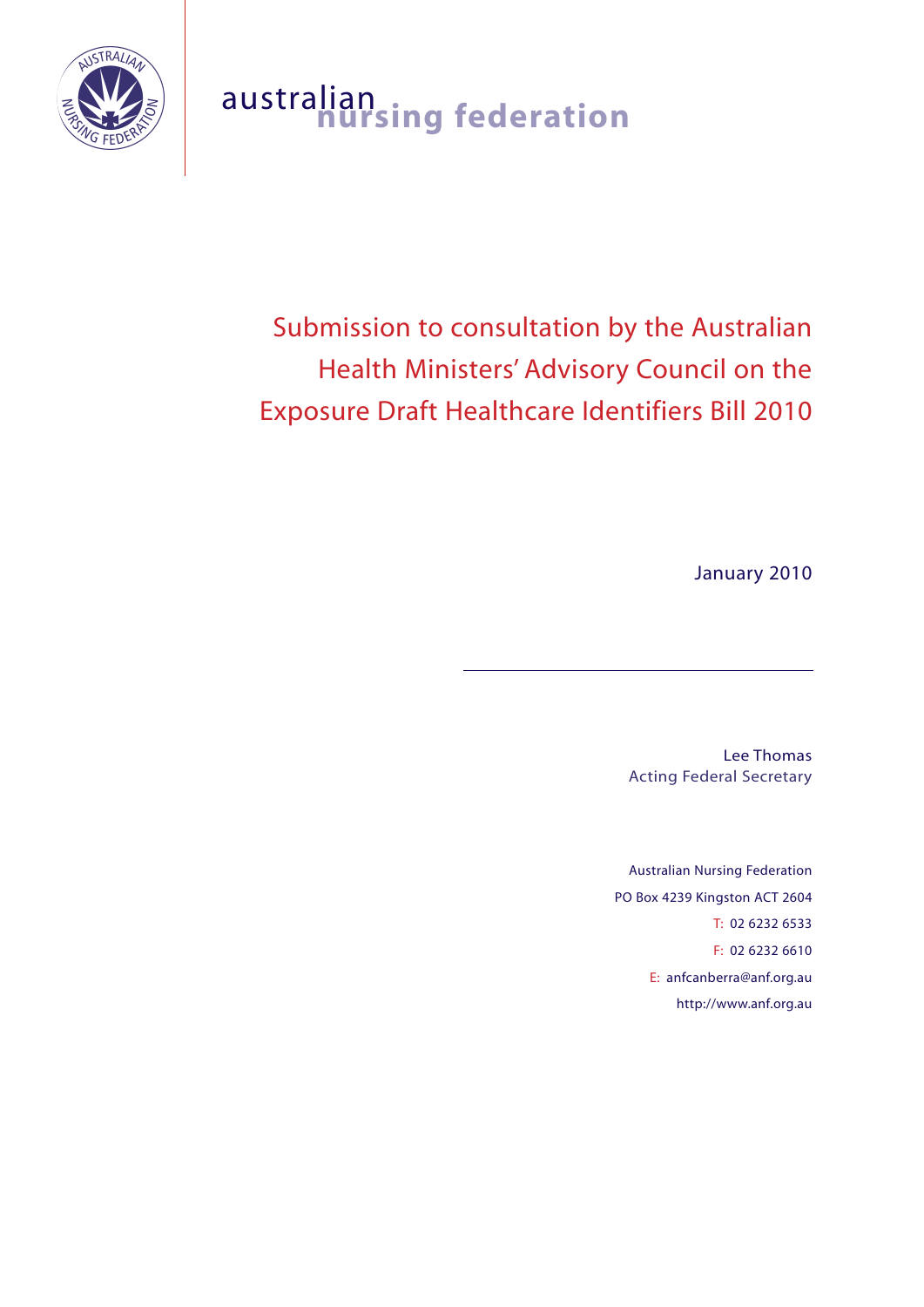### 1. Introduction

The Australian Nursing Federation (ANF) was established in 1924. The ANF is the largest industrial and professional organisation in Australia for nurses and midwives, with Branches in each State and Territory of Australia.

The core business for the ANF is the professional and industrial representation of our members and the professions of nursing and midwifery.

With a membership of over 175,000 nurses and midwives, members are employed in a wide range of enterprises in urban, rural and remote locations in both the public and private health and aged care sectors.

The ANF participates in the development of policy relating to: nursing and midwifery practice, professionalism, regulation, education, training, workforce, and socio-economic welfare; health and aged care, community services, veterans' affairs, occupational health and safety, industrial relations, social justice, human rights, immigration, foreign affairs and law reform.

The ANF is pleased to provide comment to the Australian Health Ministers' Advisory Council (AHMAC) on the development of the legislation which will support the establishment and implementation of national healthcare identifiers and enhanced arrangements for the privacy of health information.

#### 2. The nursing and midwifery professions and e-health

Nurses and midwives form the largest health profession in Australia, providing health care to people throughout their lifespan, and across all geographical areas of Australia. They practice in: homes, schools, communities, general practice, local councils, industry, offshore territories, aged care, retrieval services, rural and remote communities, Aboriginal and Torres Strait Islander health services, hospitals, the armed forces, universities, mental health facilities, statutory authorities, general businesses, and professional organisations.

As the largest cohort of health professionals within the health and aged care workforce, nurses and midwives will play a central role in the use of electronic systems developed to manage healthcare records, including the use of healthcare identifiers.<sup>1,2</sup> Indeed, given the geographical spread of where nurses and midwives practice, access to electronic health records (where the electronic infrastructure is available) will greatly assist in the delivery of quality, safe care.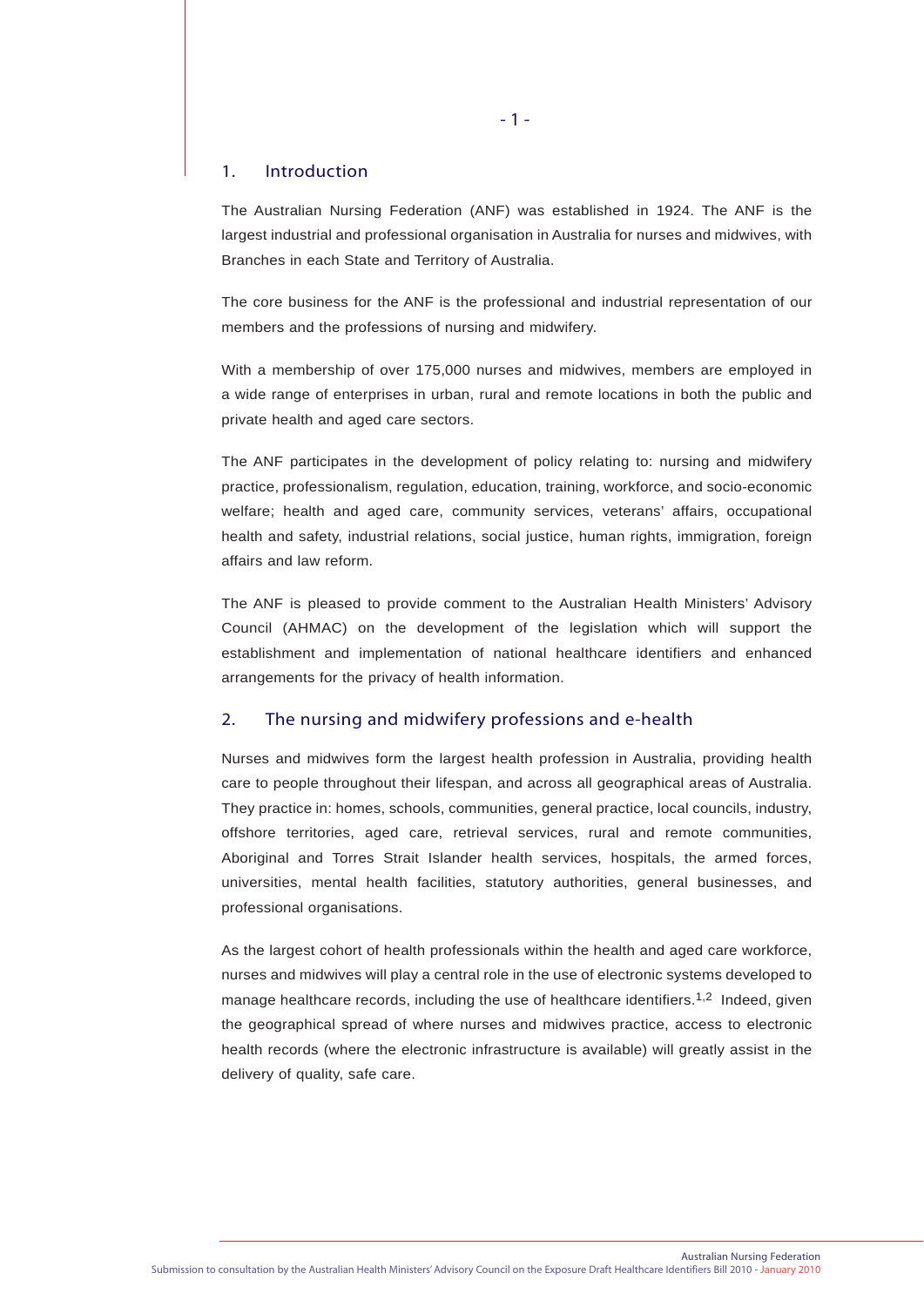## 3. E-Health Capabilities

In the submission to the AHMAC dated August 2009, on proposed legislative support for healthcare identifiers, the ANF fully supported the moves to introduce electronic systems for health information management which will mean more timely access to information for nurses, midwives, other health professionals and consumers of health and aged care.

The ANF therefore welcomes evidence of the progression of work on the healthcare identifiers initiative through this exposure draft legislation, as a building block for electronic health records and information systems.

What must also be reiterated from our previous submission to the AHMAC is the importance of nurses and midwives being supported in gaining an understanding of new information management, and of having access to and being resourced with, appropriate computing equipment in their workplace.

The Government will need to ensure that future legislation and regulation details a comprehensive communication strategy specifically for nursing to ensure the above.

The success of e-health capabilities throughout the health and aged care sectors will be dependent on the familiarity of health professionals with the electronic infrastructure. It will be imperative that nurses and midwives constitute a substantial component of the communication strategy for the implementation of healthcare identifiers and electronic healthcare records management.

#### 4. Exposure Draft Healthcare Identifiers Bill 2010

The ANF supports the stated purpose of the Healthcare Identifiers Bill 2010 as providing *a way of ensuring that a person who provides or receives healthcare is correctly matched to health information that is created when healthcare is provided…by assigning a unique identifying number to each healthcare provider and healthcare recipient.*

The exposure draft of the Healthcare Identifiers Bill 2010 appears to be comprehensive in relation to the stated purpose. A few general comments are outlined in this submission to aid in the development process of this and related Bills and subsequent regulations.

#### 4.1 Regulations

The ANF believes the development of regulations to support the legislation for healthcare identifiers is essential.

The development of these regulations must be through a process involving wide public consultation.

The regulations must include details of all of the areas covered in the proposed legislation.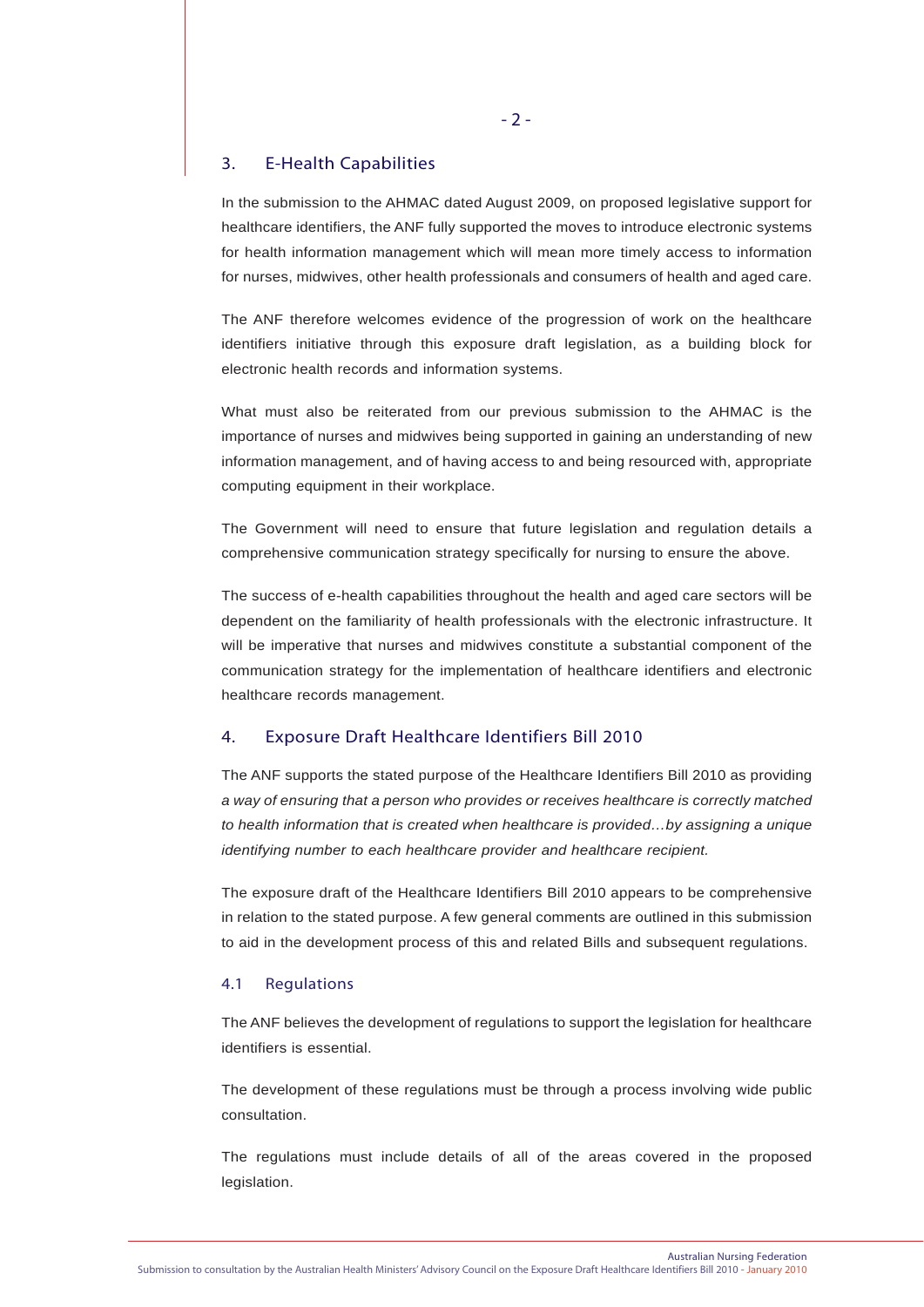The ANF believes the Act must stipulate who will administer the legislation and how it will be administered. Also that regulations must set out the processes and forms to be used relating to the release of the healthcare identifiers, and applications for such information.

#### 4.2 Assigning of healthcare identifiers

The document *Building the foundation for an e-health future…update on legislative proposals for healthcare identifiers* (pg 13) states that one of the key design features of the Individual Healthcare Identifier is that it *will not be a requirement for accessing healthcare in Australia*. There are many sub-groups within our community who currently do not possess a Medicare Australia card for whatever reason, such as, homeless people, refugees, those people who are in this country without the necessary official visas or residency requirements. The ANF believes the healthcare identifier should not provide a barrier to access to healthcare by any person in this country.

The ANF requests the Act and regulations to the legislation clearly state the Individual Healthcare Identifier will not be a requirement for accessing healthcare in Australia.

The ANF also notes the key design feature for the Healthcare Provider Identifier  $-$ Individual (HPI-I), which deals with health professionals who do not currently have professional registration as follows: *will be issued to an individual healthcare provider through their professional or registration body where one exists and is a Trusted Data Source, or by the HI Service in circumstances where a professional registration body does not exist.* The ANF understands this provision allows for groups such as Speech Pathologists and Audiologists and welcomes a mechanism for including these health professionals. However, the ANF requests this mechanism be incorporated in the regulations following consultation with all stakeholders to give the "HI Service" clear guidance as to which currently unregulated workers will be issued with a HPI-I.

#### 4.3 Unauthorised use or disclosure

The ANF supports the inclusion of penalties in the instance of unauthorised use or disclosure of a healthcare identifier. Given the harshness of the penalties, the ANF insists there be set out in the Act and regulations processes and procedures to ensure healthcare professionals have an appeal process that must be followed regarding allegations of breaches of the Act.

The employer must ensure there are safeguards in place to avoid vexatious claims of unauthorised use or disclosure of healthcare identifiers made against its employees.

The ANF welcomes the inclusion in the legislation of the clause pertaining to the Act excluding access to a unique healthcare identifier by insurance companies for commercial purposes.

- 3 -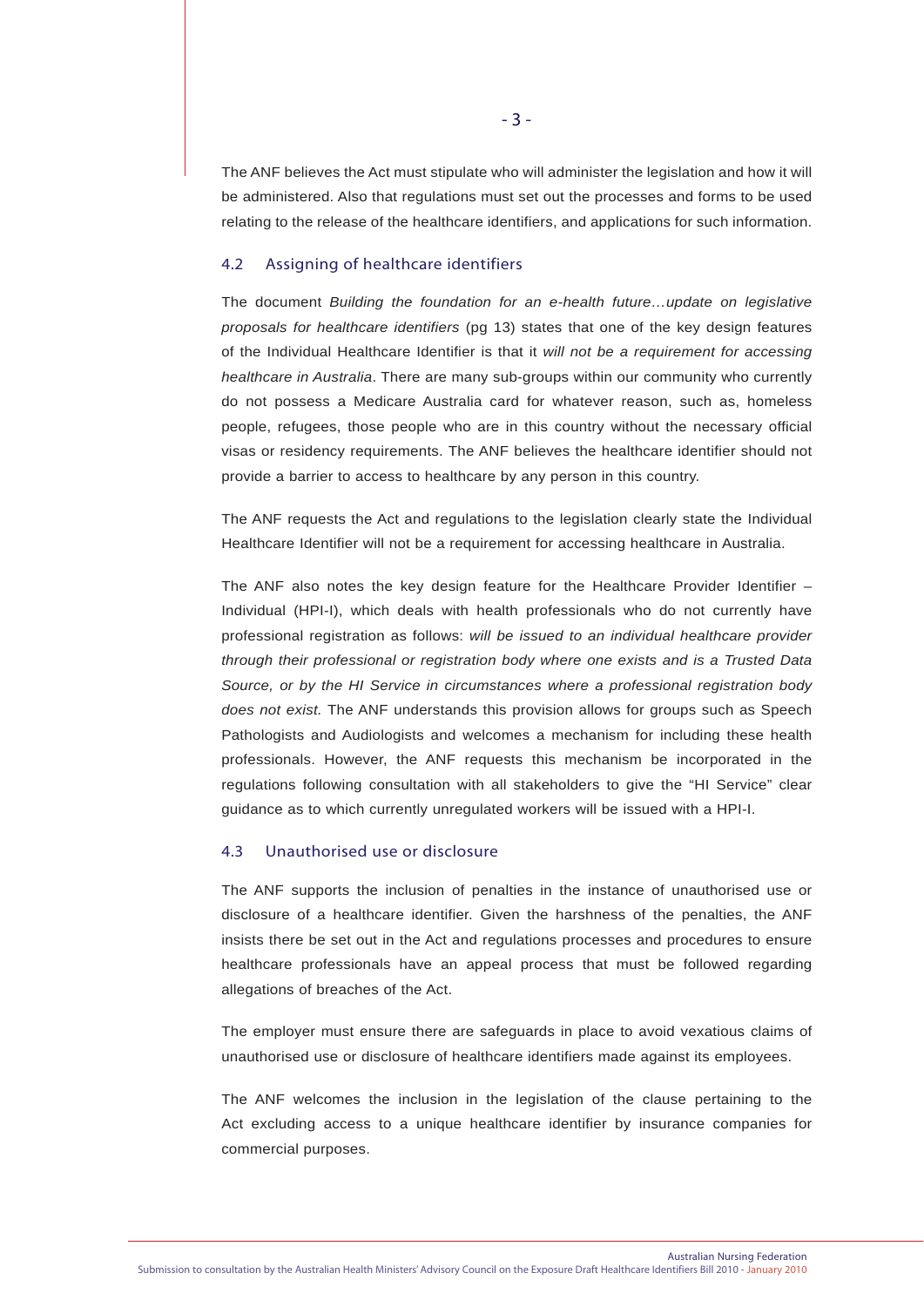#### 4.4 Communication strategy

As stated in the ANF's August 2009 submission to the AHMAC, it is imperative that the introduction of Healthcare Identifiers be accompanied by a comprehensive communication strategy for both consumers and health professionals and workers in the health and aged care systems. This communication strategy will need to include clear guidance for health professionals as to the purpose of the Act(s) under which the healthcare identifiers operate and the nature of their responsibilities relating to the use of healthcare identifiers.

#### 4.5 Evaluation

The ANF welcomes the conduct of a review of the operation of the Healthcare Identifier Bill 2010 within 3 years of the legislation commencing.

#### 5. Conclusion

The ANF strongly supports the introduction of electronic systems within all health and aged care facilities across the country. Access to healthcare information through electronic systems will vastly improve the timeliness and quality of communication flows leading to enhanced outcomes of care for individuals. The assigning of unique healthcare identifiers is an essential first step in the implementation of individual healthcare records systems. The assurance of privacy for individuals is paramount and is best enshrined in legislation.

The ANF welcomes the opportunity to provide advice to the Australian Health Ministers' Advisory Council (AHMAC) on the development of the exposure draft of the Healthcare Identifier Bill 2010, and looks forward to contributing to the development of regulations which will support the legislation to establish and implement national healthcare identifiers as a forerunner to a national electronic healthcare record system.

- 4 -